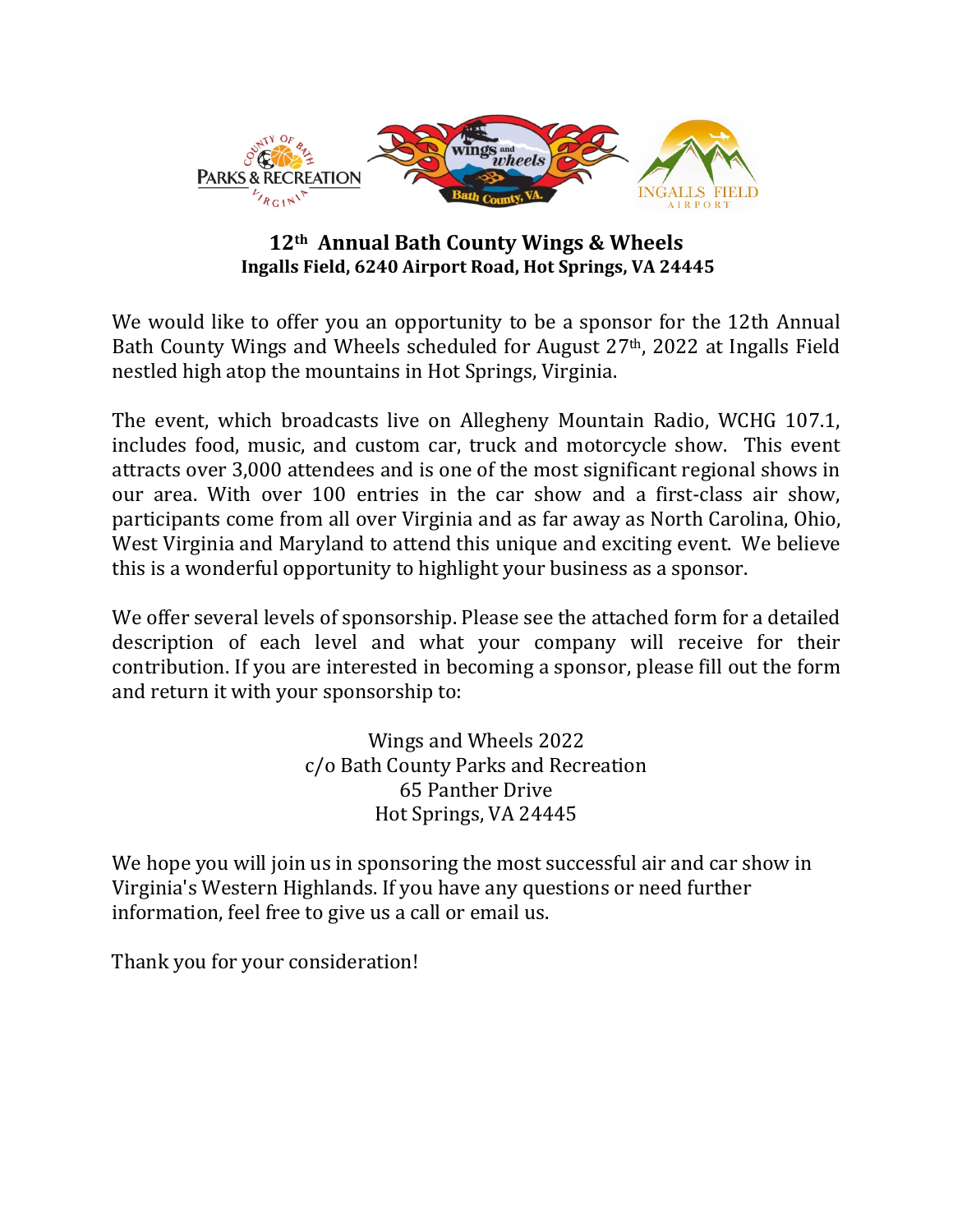

### **Platinum**: (\$1,000 and above)

Your company name on promotional materials. Your company announced during radio promotions. 10 Wings and Wheels t-shirts. 10 admission passes Free booth space for your company Announcement of your business during the event

# **Gold**: (\$500- \$999.00)

Your company name on promotional materials. Your company announced during radio promotions. 6 Wings and Wheels t-shirts 6 admission passes Free booth space for your company Announcement of your business during the event

# **Silver**: (\$250- \$499)

Your company name on promotional materials. Your company announced during radio promotions. 4 Wings and Wheels t-shirts. 4 admission passes Announcement of your business during the event

### **Bronze**: (\$100- \$249)

Your company name on promotional materials. Your company announced during radio promotions. 2 Wings and Wheels t-shirts. 2 admission passes Announcement of your business during the event

### **Sponsor**: (\$50 or In-Kind Items)

Your company name on promotional material.

# Sponsor the purchase of Wings and Wheels **t-shirts**: (\$500)

Sponsor the purchase of car show **trophies**: (\$300)

Your company will be recognized on materials and announced during the event.

\*We will also accept items for goodie bags (keychains, coupons, pens, hats, etc..) and items for door prizes. Approximate dollar value of the items donated will determine your sponsorship level.